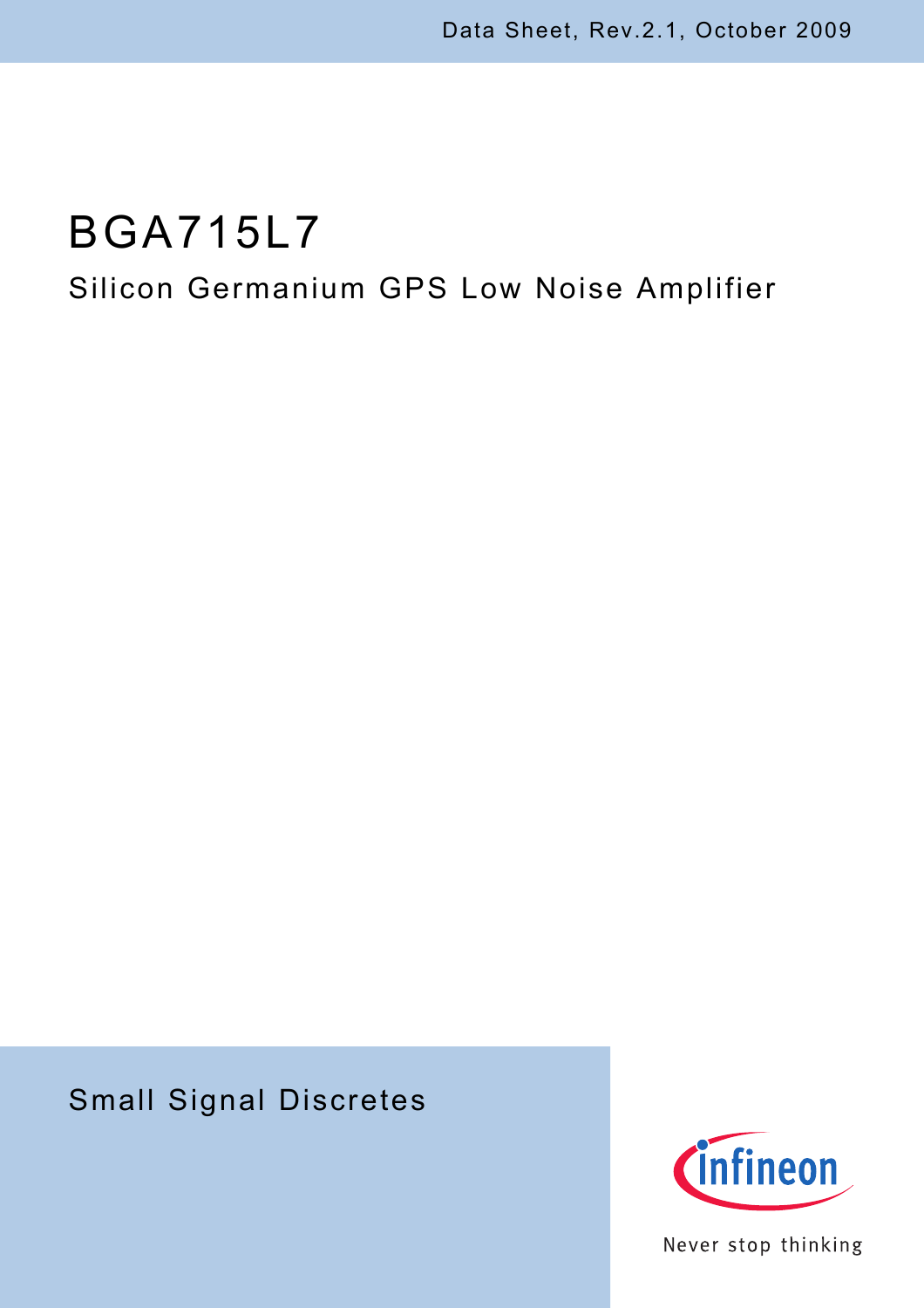**Edition 2009-10-9**

**Published by Infineon Technologies AG 81726 München, Germany © Infineon Technologies AG 2009. All Rights Reserved.**

#### **Legal Disclaimer**

The information given in this document shall in no event be regarded as a guarantee of conditions or characteristics ("Beschaffenheitsgarantie"). With respect to any examples or hints given herein, any typical values stated herein and/or any information regarding the application of the device, Infineon Technologies hereby disclaims any and all warranties and liabilities of any kind, including without limitation warranties of non-infringement of intellectual property rights of any third party.

#### **Information**

For further information on technology, delivery terms and conditions and prices please contact your nearest Infineon Technologies Office (**[www.infineon.com](http://www.infineon.com)**).

#### **Warnings**

Due to technical requirements components may contain dangerous substances. For information on the types in question please contact your nearest Infineon Technologies Office.

Infineon Technologies Components may only be used in life-support devices or systems with the express written approval of Infineon Technologies, if a failure of such components can reasonably be expected to cause the failure of that life-support device or system, or to affect the safety or effectiveness of that device or system. Life support devices or systems are intended to be implanted in the human body, or to support and/or maintain and sustain and/or protect human life. If they fail, it is reasonable to assume that the health of the user or other persons may be endangered.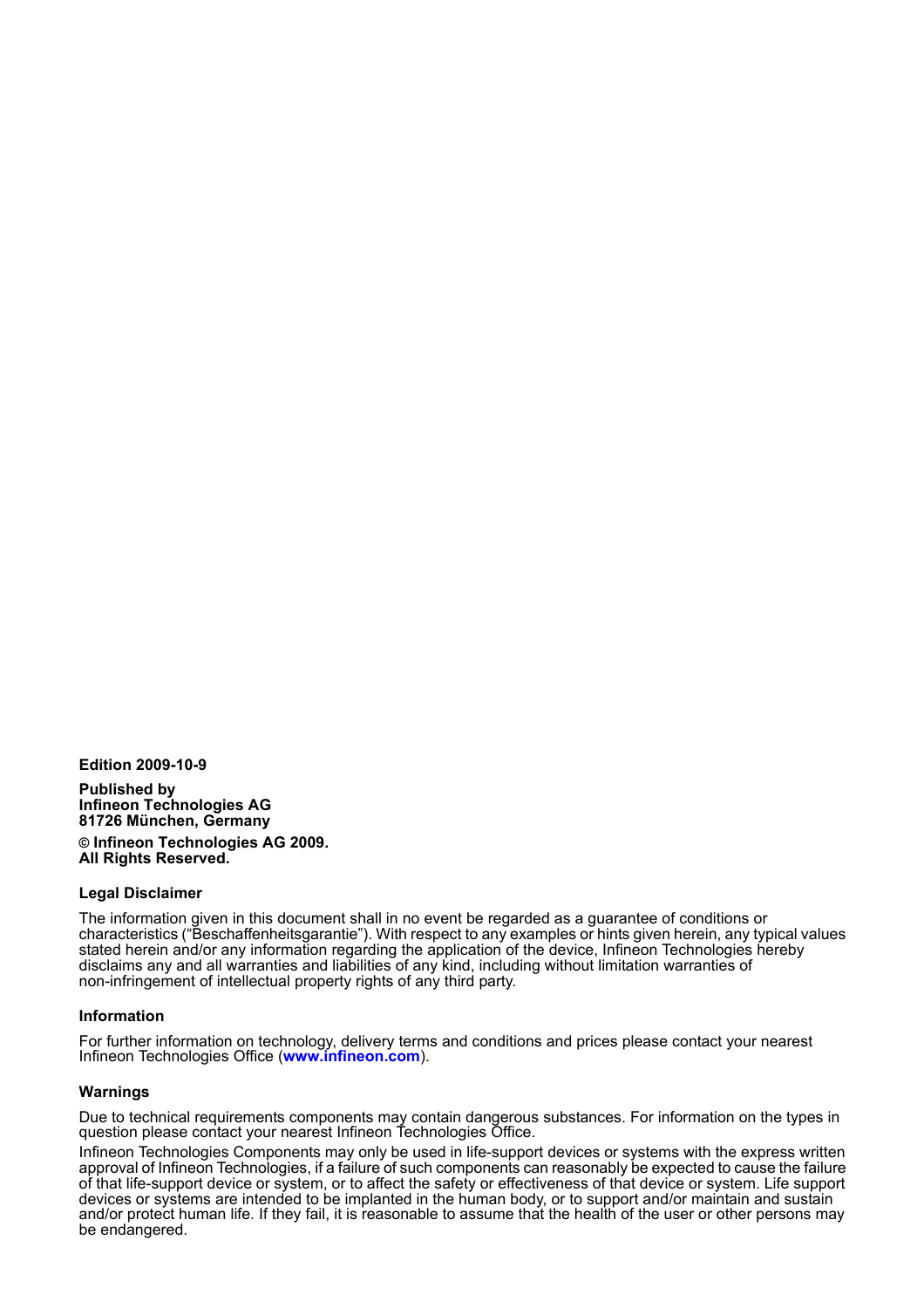

#### **BGA715L7**

**Revision History: 2009-10-9, Rev.2.1**

| Previous Version: 2008-09-12, Rev.2.0 |                                                     |  |  |  |
|---------------------------------------|-----------------------------------------------------|--|--|--|
| Page                                  | Subjects (major changes since last revision)        |  |  |  |
| 5                                     | Ambient temperature range is extended down to -40°C |  |  |  |
|                                       |                                                     |  |  |  |
|                                       |                                                     |  |  |  |
|                                       |                                                     |  |  |  |
|                                       |                                                     |  |  |  |
|                                       |                                                     |  |  |  |
|                                       |                                                     |  |  |  |
|                                       |                                                     |  |  |  |
|                                       |                                                     |  |  |  |
|                                       |                                                     |  |  |  |
|                                       |                                                     |  |  |  |
|                                       |                                                     |  |  |  |
|                                       |                                                     |  |  |  |
|                                       |                                                     |  |  |  |
|                                       |                                                     |  |  |  |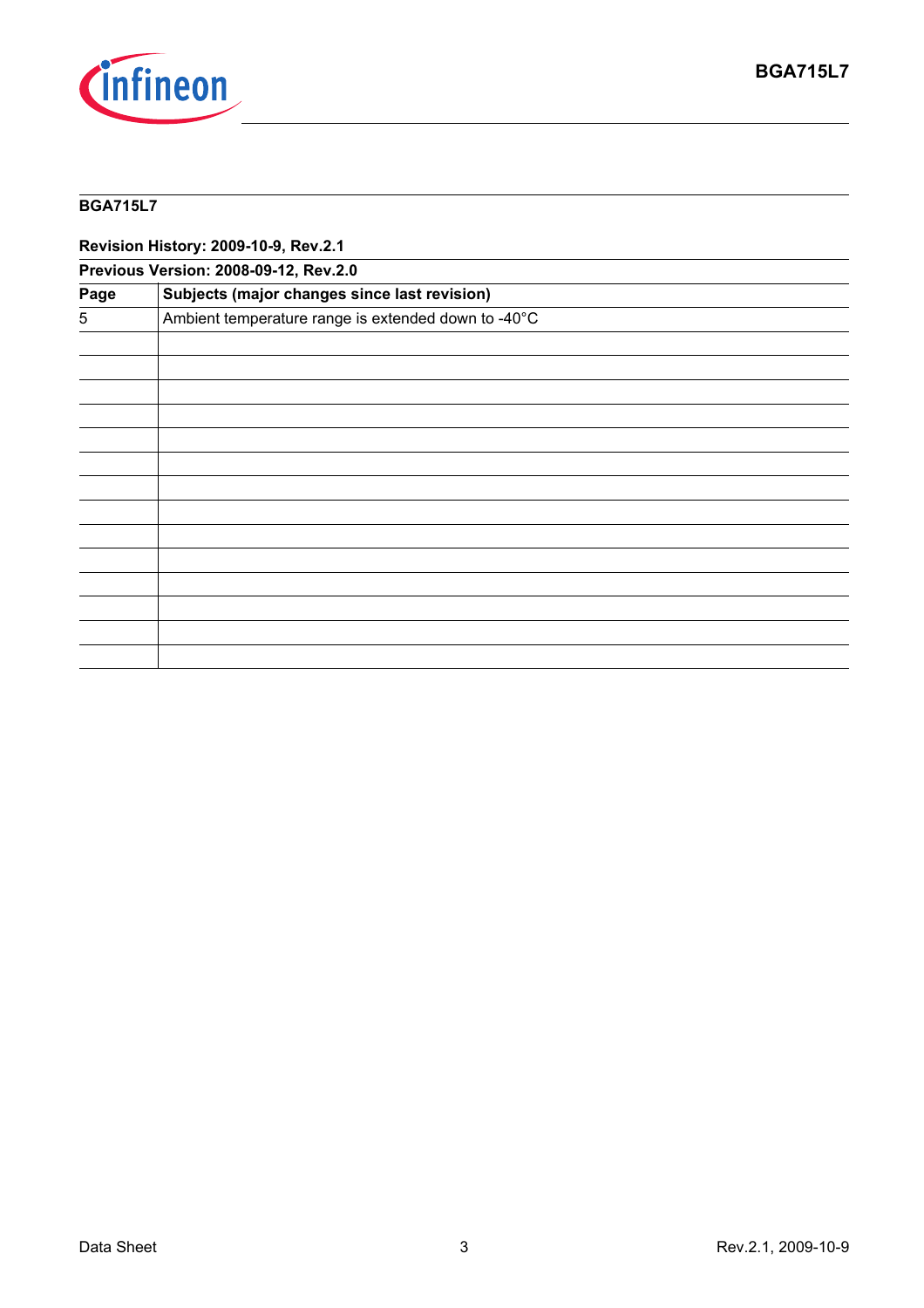

#### **Silicon Germanium GPS Low Noise Amplifier**

## **1 Silicon Germanium GPS Low Noise Amplifier**

#### **Features**

- High gain: 20 dB
- Low Noise Figure: 0.7 dB
- Low current consumption: 3.3 mA
- Supply voltage: 1.5 V to 3.3 V
- High input compression point -15.5 dBm at 1.8 V supply
- High input 3rd intercept point -7 dBm at 1.8 V supply
- B7HFM Silicon Germanium technology
- RF output internally matched to 50  $\Omega$
- Low external part count
- 2kV HBM ESD protection (including AI-pin)
- Tiny TSLP-7-1 leadless package
- Moisture sensitivity level: MSL 1
- Pb-free (RoHS compliant) package



#### **Application**

1575 MHz GPS, Galileo, GPS phone









### **2 Description**

The BGA715L7 is a front-end low noise amplifier for Global Positioning System (GPS) applications. The LNA provides 20 dB gain, 0.7 dB noise figure and high linearity performance in the application configuration described in **[Chapter 4](#page-6-0)**. Current consumption is as low as 3.3 mA. The BGA715L7 is based upon Infineon Technologies' B7HFM Silicon Germanium technology. It operates over a 1.5 V to 3.3 V supply range.

If an ultra low noise figure of 0.6 dB is required, please refer to Infineon BGA715L7 Application Note AN161.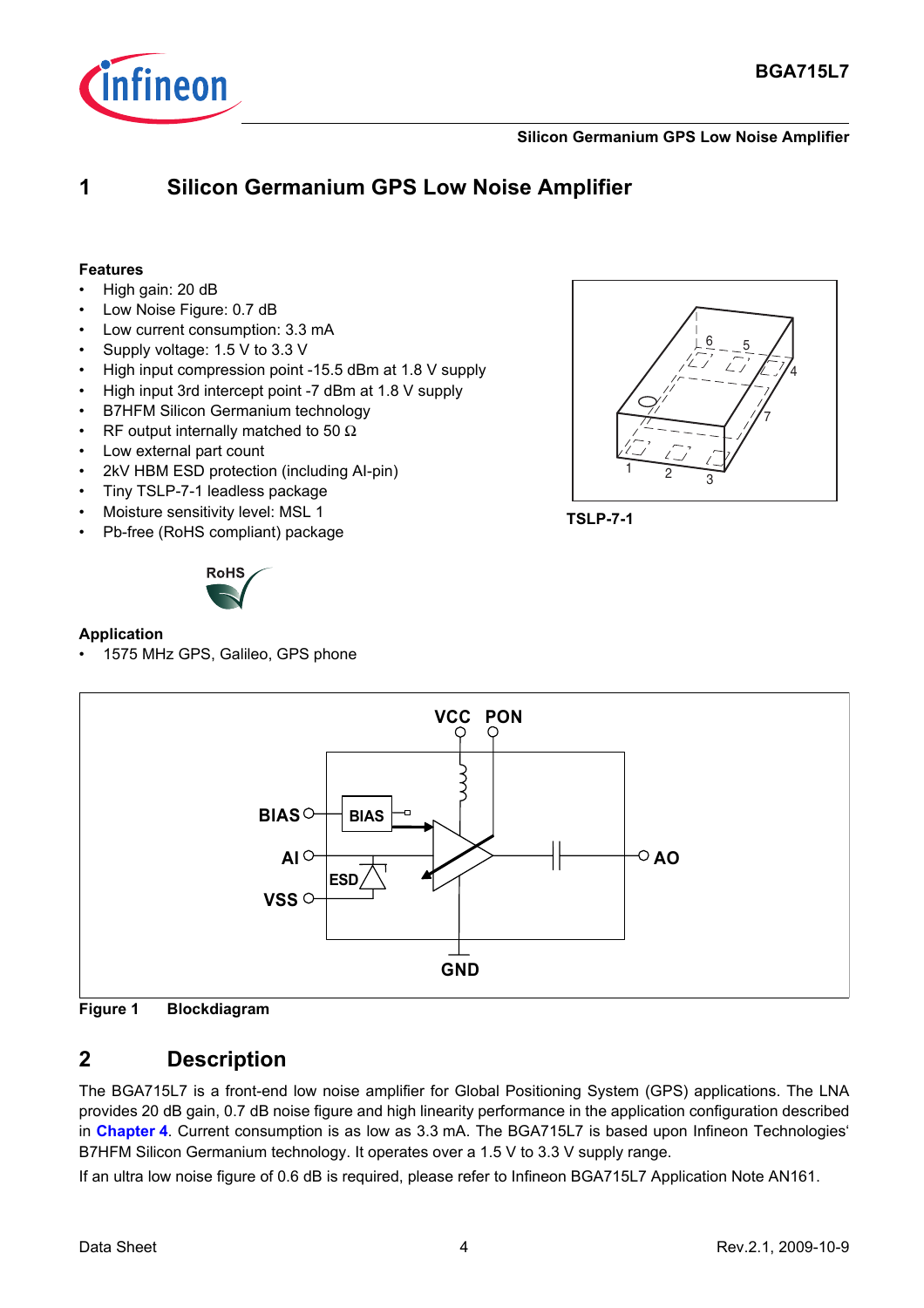

#### **Description**

| <b>Type</b>     | Package | <b>Marking</b> |
|-----------------|---------|----------------|
| <b>BGA715L7</b> | . P-7-  | UG             |

#### **Pin Definition and Function**

#### **Table 1 Pin Definition and Function**

| Pin No.        | Symbol      | <b>Function</b>  |  |  |
|----------------|-------------|------------------|--|--|
|                | AI          | LNA input        |  |  |
| $\overline{2}$ | <b>BIAS</b> | DC bias          |  |  |
| 3              | <b>GND</b>  | RF ground        |  |  |
| 4              | <b>PON</b>  | Power on control |  |  |
| 5              | <b>VCC</b>  | DC supply        |  |  |
| 6              | AO          | LNA output       |  |  |
|                | <b>VSS</b>  | DC ground        |  |  |

#### **Maximum Ratings**

#### **Table 2 Maximum Ratings**

| Parameter <sup>1)</sup>                                           | <b>Symbol</b>                    | <b>Value</b>                 | Unit        |  |
|-------------------------------------------------------------------|----------------------------------|------------------------------|-------------|--|
| Voltage at pin VCC                                                | $V_{\rm CC}$                     | $-0.33.6$                    | V           |  |
| Voltage at pin Al                                                 | $V_{\mathsf{Al}}$                | $-0.30.9$                    | V           |  |
| Voltage at pin BIAS                                               | $V_{B AS}$                       | $-0.30.9$                    | V           |  |
| Voltage at pin AO                                                 | $V_{\rm AO}$                     | $-0.3$ $V_{\text{CC}}$ + 0.3 | V           |  |
| Voltage at pin PON                                                | $V_{\text{PON}}$                 | $-0.3V_{CC}$ + 0.3           | V           |  |
| Voltage at pin GND                                                | $V_{\text{GND}}$                 | $-0.30.3$                    | $\vee$      |  |
| Current into pin VCC                                              | $I_{\rm CC}$                     | 10                           | mA          |  |
| RF input power                                                    | $P_{\sf IN}$                     | 10                           | dBm         |  |
| Total power dissipation                                           | $P_{\text{tot}}$                 | 36                           | mW          |  |
| Junction temperature                                              | $T_{\rm J}$                      | 150                          | $^{\circ}C$ |  |
| Ambient temperature range                                         | $T_{\rm A}$                      | $-4085$                      | $^{\circ}C$ |  |
| Storage temperature range                                         | $T_{\text{STG}}$                 | -65  150                     | $^{\circ}C$ |  |
| <sup>2)</sup> Human Body Model ESD capability, all pin to all pin | $V_{\mathsf{ESD}\_\mathsf{HBM}}$ | 2000                         | V           |  |
| <sup>3)</sup> Machine Model ESD capability, all pin to all pin    | $V_{\textsf{ESD}}$ <sub>MM</sub> | 100                          | $\vee$      |  |

1) All voltages refer to VSS-Node.

2) According to JEDS22A-114

3) According to JEDS22A-115

#### **Thermal resistance**

#### **Table 3 Thermal resistance**

| <b>Parameter</b>                         | Symbol                     | <b>Value</b> | Unit |
|------------------------------------------|----------------------------|--------------|------|
| Junction - soldering point <sup>1)</sup> | $\Lambda$ <sub>th</sub> JS | 159          | K/W  |

1) For calculation of  $R_{thJA}$  please refer to Application Note Thermal Resistance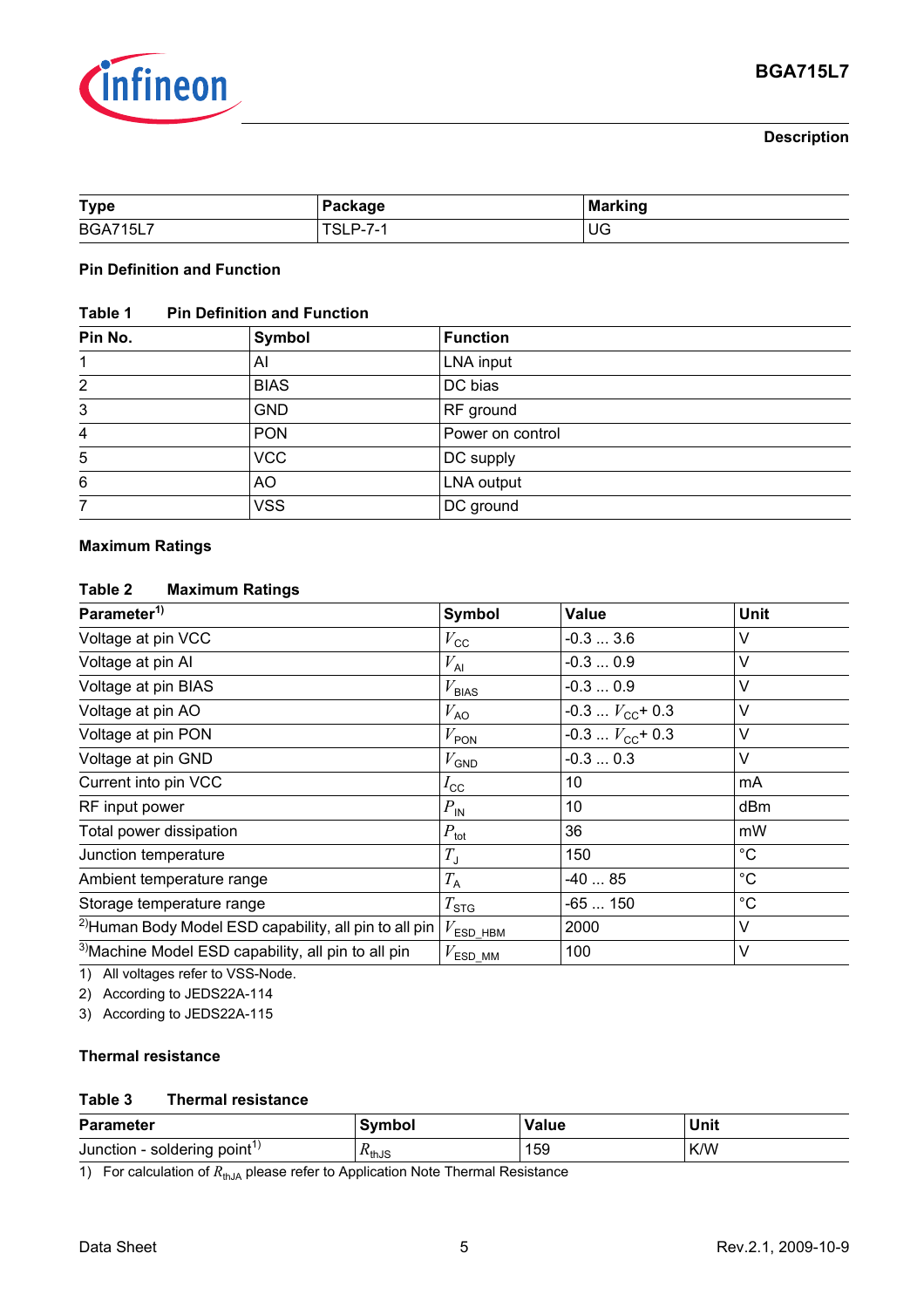

#### **Electrical Characteristics**

## **3 Electrical Characteristics**

#### **Table 4** Electrical Characteristics<sup>1)</sup>:  $T_A = 25 \text{ °C}$ ,  $V_{\text{CC}} = 1.8 \text{ V}$ ,  $V_{\text{PON,ON}} = 1.8 \text{ V}$ ,  $V_{\text{PON,OFF}} = 0 \text{ V}$ , *f* **= 1575 MHz**

| <b>Parameter</b>                                        | <b>Symbol</b>                | <b>Values</b>            |         |                              | <b>Unit</b> | <b>Note / Test Condition</b>               |
|---------------------------------------------------------|------------------------------|--------------------------|---------|------------------------------|-------------|--------------------------------------------|
|                                                         |                              | Min.                     | Typ.    | Max.                         |             |                                            |
| Supply voltage                                          | $V_{\rm CC}$                 | 1.5                      | 1.8     | 3.6                          | $\vee$      |                                            |
| Supply current                                          | $I_{\rm CC}$                 |                          | 3.3     |                              | mA          | ON-mode                                    |
|                                                         |                              | $\blacksquare$           | 0.2     | 3                            | $\mu$ A     | OFF-mode                                   |
| Gain switch control voltage                             | $V_{\text{pon}}$             | 1.0                      |         | Vcc                          | V           | ON-mode                                    |
|                                                         |                              | 0                        |         | 0.4                          | V           | OFF-mode                                   |
| Gain switch control current                             | $I_{\mathsf{pon}}$           |                          | 5       |                              | μA          | ON-mode                                    |
|                                                         |                              |                          |         | 1                            | μA          | OFF-mode                                   |
| Power gain                                              | $ S_{21} ^2$                 | $\overline{\phantom{a}}$ | 20      | $\blacksquare$               | dB          | High-gain Mode                             |
| Noise figure <sup>2)</sup>                              | $N\!F$                       | $\blacksquare$           | 0.7     | -                            | dB          | $Z_{\rm s}$ = 50 $\Omega$                  |
| Input return loss                                       | $RL_{in}$                    | $\blacksquare$           | 14      | $\overline{\phantom{a}}$     | dB          |                                            |
| Output return loss                                      | $RL_{\text{out}}$            | $\blacksquare$           | 13      |                              | dB          |                                            |
| Reverse isolation                                       | $1/ S_{12} ^2$               | $\blacksquare$           | 43      |                              | dB          |                                            |
| Power gain settling time <sup>3)</sup>                  | $t_{\rm S}$                  | $\overline{\phantom{a}}$ | 5       | $\qquad \qquad \blacksquare$ | μs          | OFF- to ON-mode                            |
|                                                         |                              | $\overline{\phantom{a}}$ | 5       |                              | $\mu s$     | ON- to OFF-mode                            |
| Inband input 1dB compression<br>point                   | $\mathit{IP}_{\mathit{1dB}}$ |                          | $-15.5$ |                              | dBm         |                                            |
| Inband input 3rd order intercept<br>point <sup>4)</sup> | $\mathit{HP}_3$              |                          | $-7$    |                              | dBm         | $f_1$ = 1575 MHz<br>$f_2 = f_1 + (-1)$ MHz |
| Stability                                               | $\boldsymbol{k}$             |                          | >1      |                              |             | $f = 20$ MHz  20 GHz                       |

1) Measured on BGA715L7 application board according to application schematic on page 7, including PCB losses (unless noted otherwise)

2) PCB tranmission line- and connector losses of 0.05dB are subtracted

3) To be within 1 dB of the final gain OFF- to ON-mode; to be within 3 dB of the final gain ON- to OFF-mode

4) Input Power = -30 dBm for each tone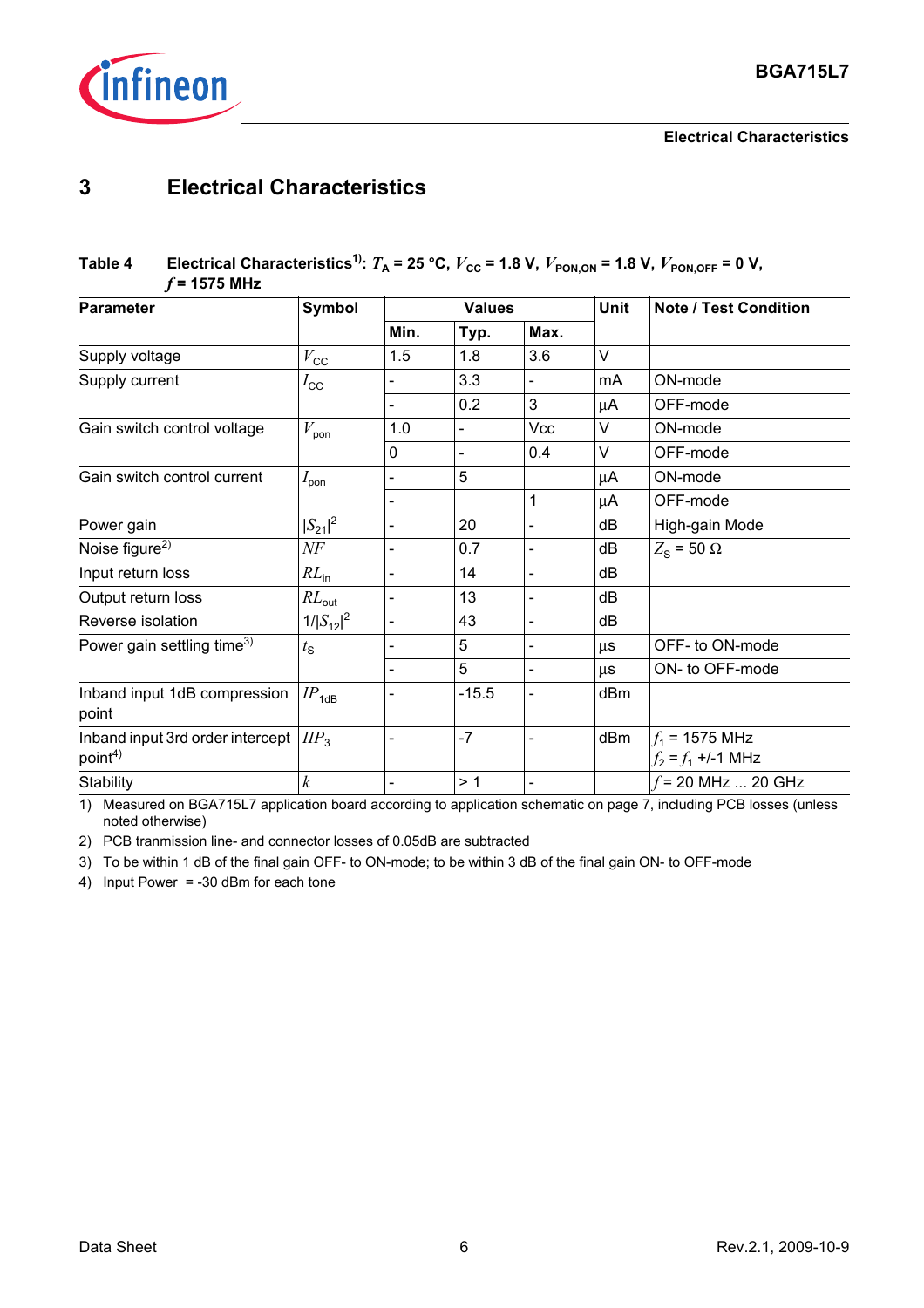

**Application Information**

## <span id="page-6-0"></span>**4 Application Information**







| Figure 3 | <b>Application Board Drawing BGA715L7</b> |  |  |
|----------|-------------------------------------------|--|--|
|          |                                           |  |  |

| Table 5 | <b>Bill of Materials</b> |
|---------|--------------------------|
|         |                          |

| <b>Name</b>    | Value                     | Package         | <b>Manufacturer</b> | <b>Function</b>                   |
|----------------|---------------------------|-----------------|---------------------|-----------------------------------|
| C <sub>1</sub> | 1.8 <sub>pF</sub>         | 0402            | Various             | DC blocking and input<br>matching |
| C <sub>2</sub> | 1 $\mu$ F                 | 0402            | Various             | RF block                          |
| C <sub>4</sub> | 15pF                      | 0402            | Various             | RF block                          |
| L1             | $4.7$ nH<br>LQW15A series | 0402            | Murata              | Bias feed and input matching      |
| N <sub>1</sub> | <b>BGA715L7</b>           | <b>TSLP-7-1</b> | Infineon            | SiGe LNA                          |

A list of all application notes is available at **http://goto.infineon.com/smallsignaldiscretes-appnotes**.